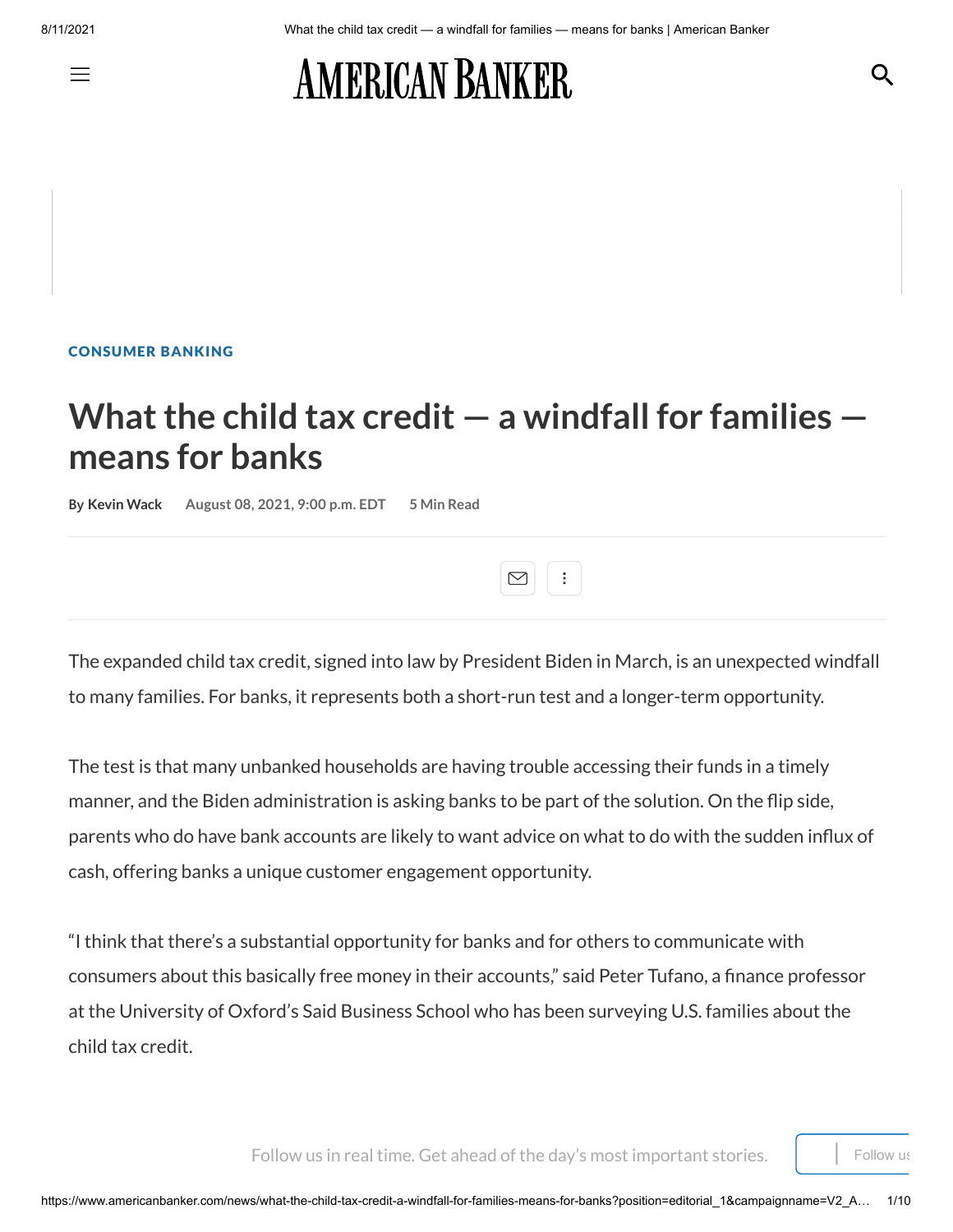

Parents expect the expanded child credit to have a big impact on their household finances, according to a survey conducted before the payments began in July



Source: J.D. Power Financial Health and Advice Program

Under the new law, married couples with income under \$150,000 receive a tax credit of \$3,600 for each child under age six and \$3,000 per child ages six to 17. The benefit, which gradually phases out for higher-income families, is larger than in previous years. But arguably as important, much of the money is arriving in monthly cash payments over the second half of 2021, rather than only as a lumpsum credit at tax time.

### **[Competitive](https://www.americanbanker.com/news/competitive-intelligence-how-to-unlock-the-power-of-your-data) Intelligence: How to Unlock the Power of Your Data**

Learning more about customers helps cross-sell products and gain the highest possible share of wallet.

#### [PA](https://segmint.com/solutions/?utm_source=AmericanBanker&utm_medium=Article2&utm_campaign=AB_Article2)RTNER INSIGHTS SPONSOR CONTENT FROM SEGMINT

Families that have direct deposit information on file with the IRS received their first monthly payment in mid-July. But the Biden administration has been struggling with how to get the funds quickly to certain other families. The coefficient  $\mathcal{L}_\mathcal{F}$ 

Follow us in real time. Get ahead of the day's most important stories.  $\vert \vert$  Follow us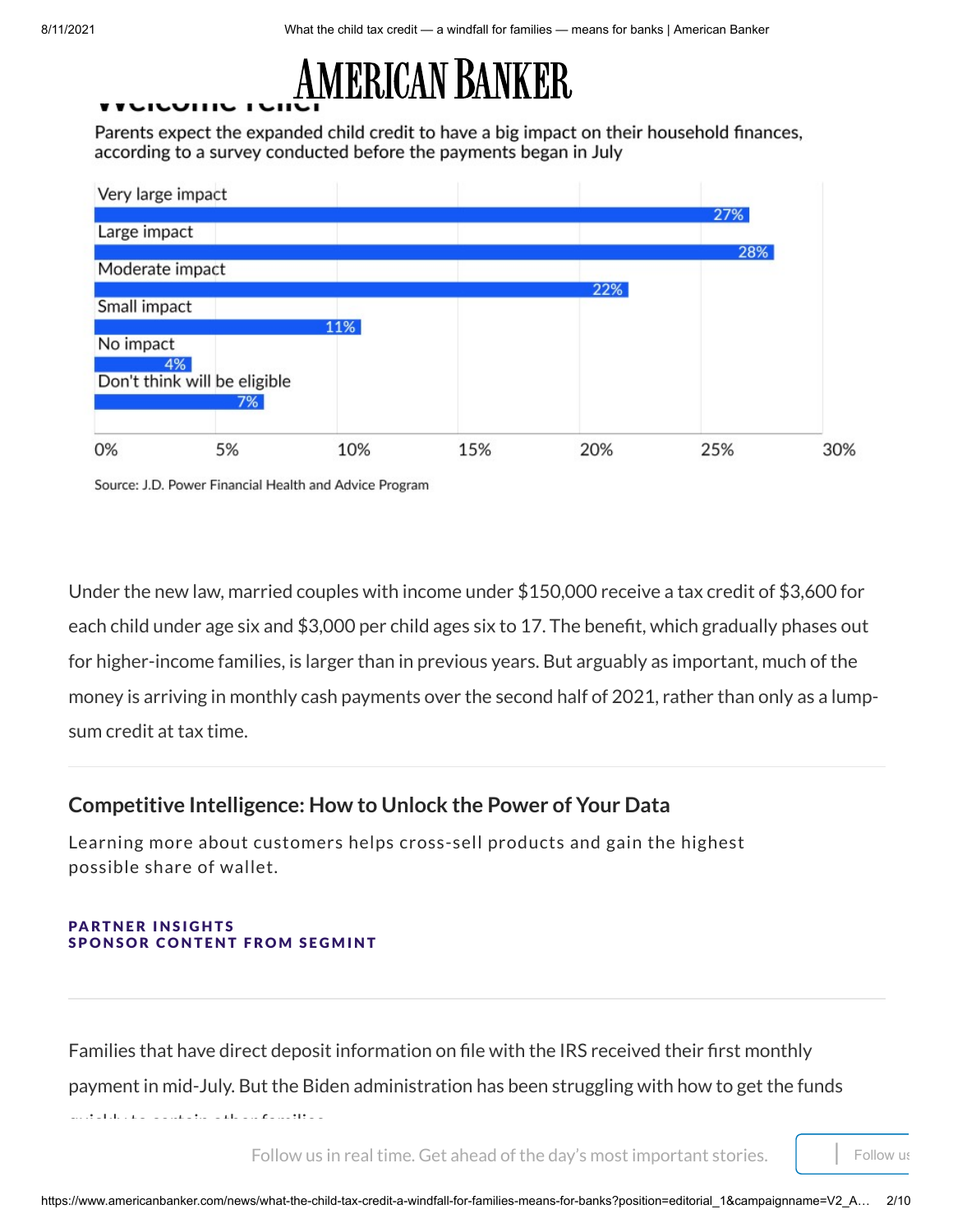### Last month, Democratic Sen. Ron Wyden of Oregon [demanded](https://www.huffpost.com/entry/child-tax-credit-non-filer-portal-ron-wyden-letter_n_60f8dafde4b0d1bafbfa568e) that the IRS fix technological issues with an [online](https://www.freefilefillableforms.com/#/fd/childtaxcredit) portal with a **nuithelives that did not file tax returns last year can go to sign up for the sig**

payments. Many of those families have low incomes.

On July 30, three bank CEOs discussed the child tax credit during a meeting with Deputy Treasury Secretary Wally Ademeyo. A Treasury Department press release did not name the chief executives but did identify them as members of the board of directors of the Bank Policy Institute, an industry group that represents big banks.

During the meeting, the CEOs spoke about synergy between the child tax credit and a private-sectorled initiative, known as Bank On, in which banks offer low-fee accounts in an effort to increase access to the mainstream financial system, according to a source familiar with the discussion.

Safe and affordable bank accounts are critical to receiving and using the child tax credit funds faster and without fees, Jonathan Mintz, president and CEO of the Cities for Financial Empowerment Fund, which establishes standards for Bank On accounts, said in a July [statement](https://www.prnewswire.com/news-releases/more-than-100-bank-on-nationally-certified-accounts-at-institutions-comprising-52-of-national-deposit-market-share-can-help-residents-receive-child-tax-credit-and-other-emergency-payments-301331553.html).

It's unclear what exactly was said at the Treasury meeting last month, but banks have previously [faced pressure](https://www.americanbanker.com/news/new-pressure-on-banks-to-offer-affordable-consumer-accounts) to market Bank On accounts more aggressively, which would make more consumers aware of their availability. In addition, not all banks currently offer the low-fee accounts.

In a written statement to American Banker, a Treasury spokesperson said that financial institutions have an important operational role with respect to the child tax credit, stating that more than 85% of the first round of payments were made by direct deposits.

"In addition to increasing awareness and facilitating direct deposits, financial institutions can promote financial inclusion through participation in programs like Bank On," the statement read. "The Treasury Department will continue to engage stakeholders in the financial community to ensure that all eligible Americans can receive these payments."

Meanwhile, some banks have started reaching out to existing customers who are eligible for the

Follow us in real time. Get ahead of the day's most important stories.  $\vert$  Follow us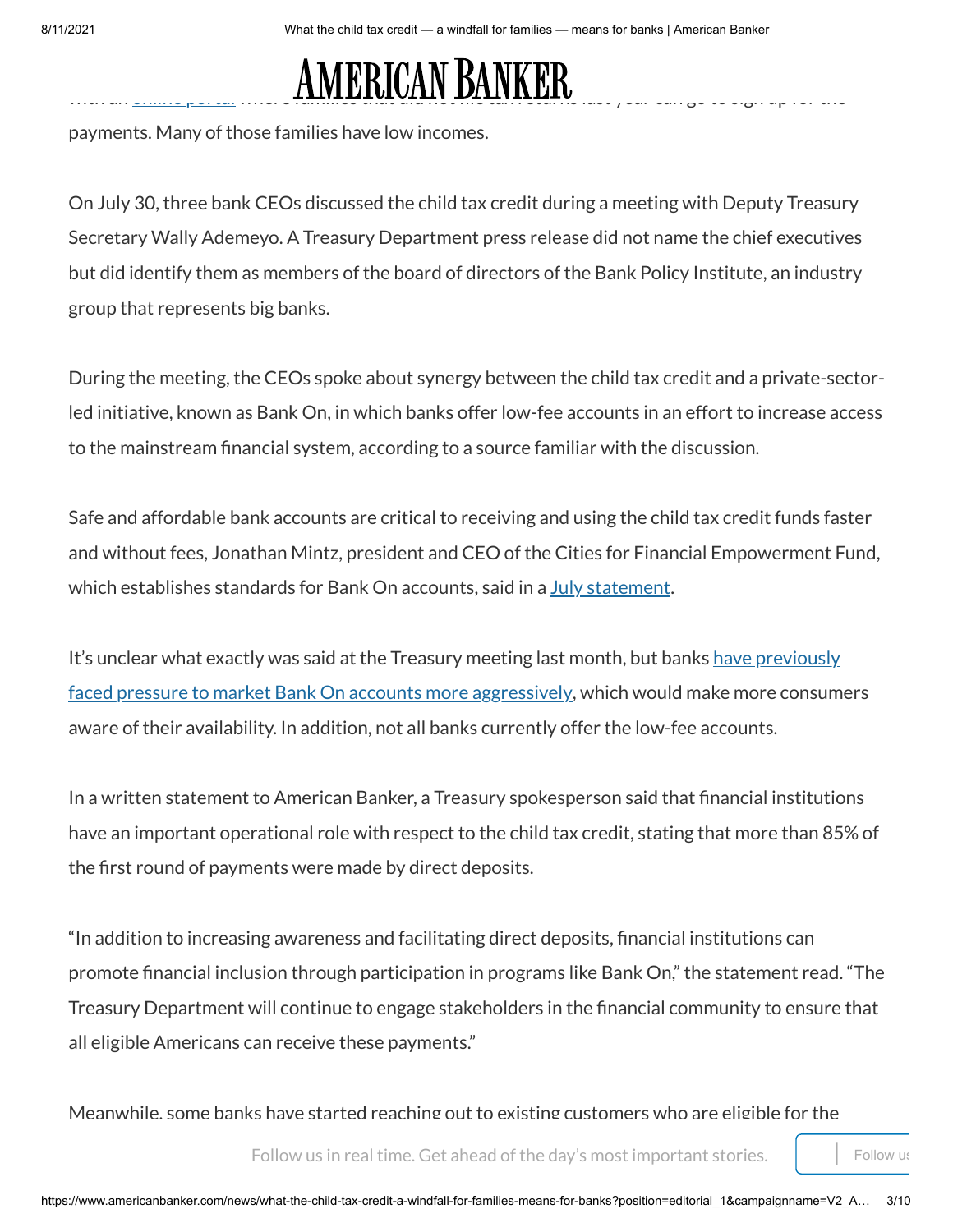# AMERICAN BANKER

The government payments figure to make a particularly big impact on the household balance sheets of families with relatively low incomes.

A single parent who earns \$65,000 per year and has two young kids could receive an additional \$15,000 between July 2021 and March 2022 as a result of various child-related provisions in the law that Biden signed last spring, according to calculations by Commonwealth, a nonprofit organization that focuses on financial security.

"We talk about it internally as a once-in-a-generation opportunity," said Arijit Roy, an executive vice president at Truist Financial.

After the tax credits were enacted, Truist quickly assembled what executives called a SWAT team to sort through the consequences. "It was a pure sprint," said Bahari Harris, a retail strategy manager at the Charlotte, North Carolina, bank. "This was an opportunity for us to say, 'Hey, let's think about savings.'"

Truist has published  $\underline{tips}$  about what to do with the government payments  $-$  and about how saving, paying down debt and buying kids' essentials could all play a part. The first tip is to develop an intentional plan for the funds.

In the coming weeks, Truist plans to release a podcast about the child tax credit. It is also informing employees at call centers and in branches about how to answer questions they are likely to receive.

Roy believes that Truist's ability to provide face-to-face advice gives it an advantage over fintechs that rely on digital channels. "This is one example where actually being a universal full-service bank with several thousand branches actually helps," he said.

Rockland Trust Company in Massachusetts has recently sent emails to customers in an effort to educate them about the child tax credit. "Some of the audience may have seen a deposit in their

Follow us in real time. Get ahead of the day's most important stories.  $\parallel$  Follow us